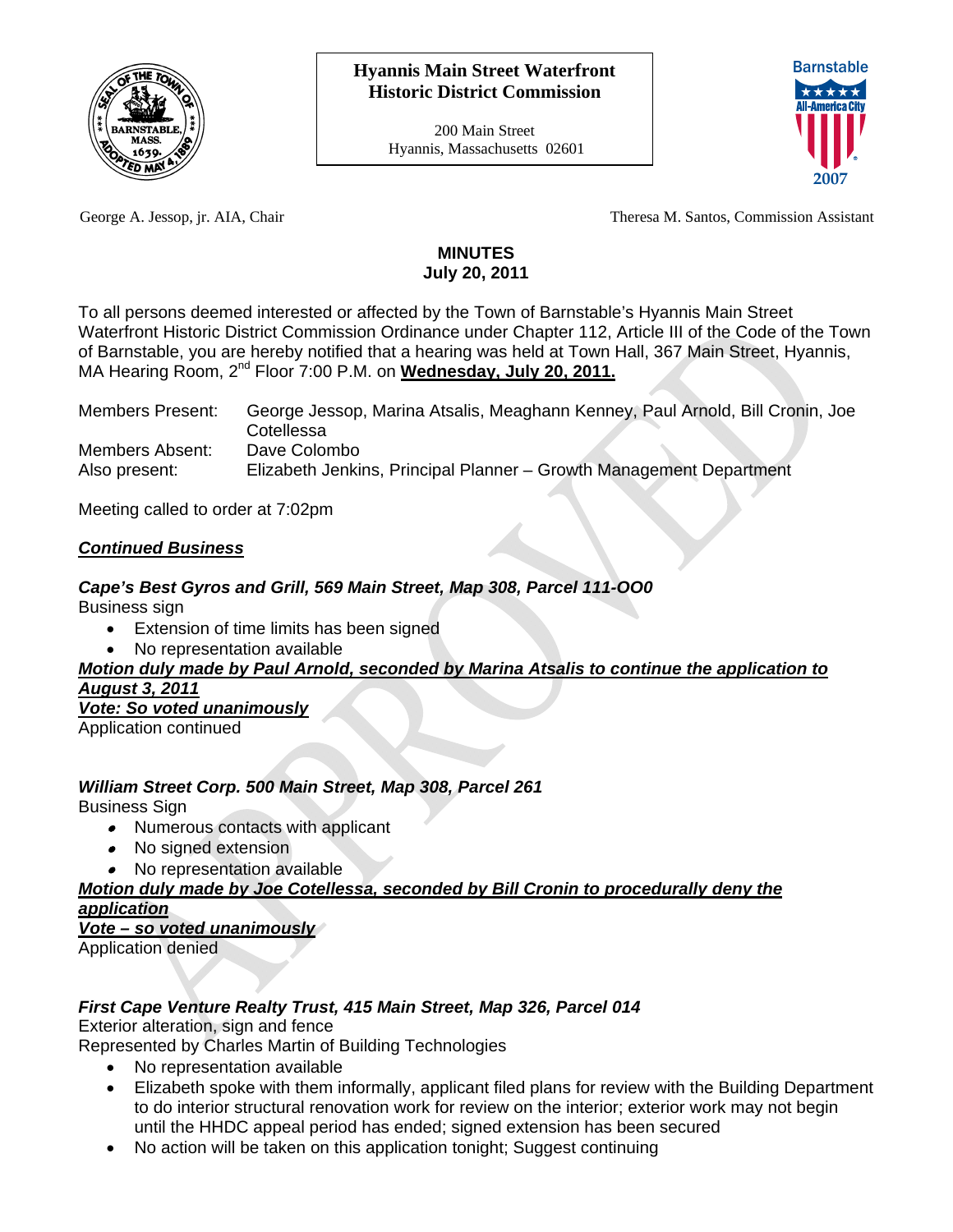#### *Motion duly made by Marina Atsalis, seconded by Joe Cotellessa to continue the application for First Cape Venture Realty Trust to Wednesday, August 3, 2011 Vote: So voted unanimously*

# *Richard Paige / Atomic Dimestore, 253 Main Street, Map 327, Parcel 014*

Location hardship sign

- No representation available
- It appears that Mr. Paige will not be pursuing a location hardship sign

*Motion made by Bill Cronin, seconded by Joe Cotellessa to procedurally deny the application for a location hardship sign*

*Vote: So voted unanimously*

Application denied

#### *New Business*

#### *Box Lunch 357 Main Street, Map 327, Parcel 115*

Represented by Sandra Moscicki

- Applicant seeking exterior patio, tables and chairs; placement will be in front and to the right of their property; 210 sq. ft. with 3 tables and 14 seats; enclosed with a wrought iron fence with flat top posts, color will be black
- Applicant previously had outside seating on the raised patio which is now opposed by an abutter
- There are existing stairs and a handicap ramp leading to the proposed patio area
- Existing bushes will be transplanted elsewhere according to the Hyannis BID
- Umbrella base to be changed to wrought iron grate
- Umbrellas will be hunter green
- Fencing: flat top and post tops to be flush with fence
- Furniture will be wrought iron lattice

# *Motion duly made by Meaghann Kenney, seconded by Paul Arnold to approve the application as submitted with the exception of changing the umbrella base to a wrought iron grate base.*

*Discussion:*

- Trash: two barrels will be placed outside and monitored by staff; barrels approved previously
- Plantings: no plans for any additional plantings at this time
- Pavers will be Old Castle 12x12 in red

## *Vote: So voted unanimously*

#### **Minutes of July 6, 2011**  *Motion duly made by Bill Cronin, seconded by Meaghann Kenney to approve the minutes of July 6, 2011 as amended*

*Discussion:* 

- David Dumont need reference for the bases to be painted black
- Harbor Arts Center at the Guyer Barn discussion only, no vote taken

## *Vote: So voted unanimously*

*Other Business* Committee Elections – Chair, Vice-Chair, Clerk

#### *Marina Atsalis duly nominates George Jessop for Chair, seconded by Joe Cotellessa Accepted by Chair Jessop – voted unanimously*